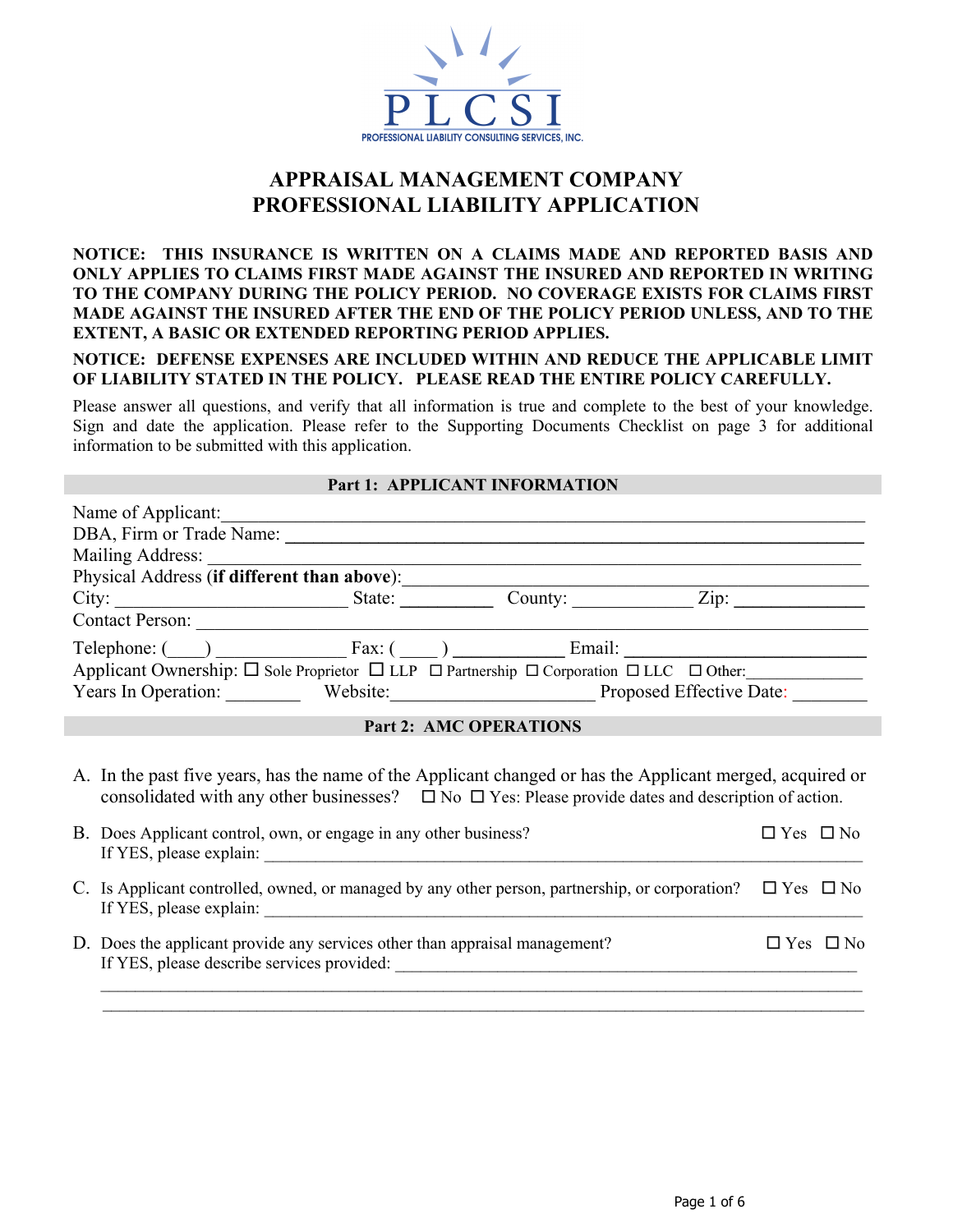## **Part 3: UNDERWRITING INFORMATION**

# A. Organization:

| Number of Corporate Officers, Management |  |
|------------------------------------------|--|
| Number of Panel Appraisers               |  |
| Number of Employee Appraisers            |  |
| Number of Support Staff                  |  |

## B. Appraisal Assignments Managed

|                                                                                            | <b>Last 12 Months</b>  |                 | <b>Projected Next 12 Months</b> |  |
|--------------------------------------------------------------------------------------------|------------------------|-----------------|---------------------------------|--|
|                                                                                            | <b>\$ Gross Income</b> | # of Appraisals | <b>\$ Gross Income</b>          |  |
| <b>Residential Properties</b>                                                              |                        |                 |                                 |  |
| <b>Commercial Properties</b>                                                               |                        |                 |                                 |  |
| Vacant Land                                                                                |                        |                 |                                 |  |
| <b>TOTALS:</b> $\$\$                                                                       |                        |                 |                                 |  |
| Multi-family Candes on Apartments of 10 or more units are defined as Commercial Dreparties |                        |                 |                                 |  |

Multi-family, Condos, or Apartments of 10 or more units are defined as Commercial Properties

# C. List the top five (5) clients, based upon the revenues over the past 12 months:

| <b>CLIENT NAME</b> | <b>REVENUE</b> | <b>TYPE OF CLIENT</b> |
|--------------------|----------------|-----------------------|
|                    |                |                       |
|                    |                |                       |
|                    |                |                       |
|                    |                |                       |
|                    |                |                       |

# D. States of Operations

- a. List all states in which appraisals are performed at the Applicant's direction:
- b. List the top 5 States in terms of revenues:
- c. Is the Applicant registered/licensed as an Appraisal Management Company in all the above states where required?  $\Box$  Yes  $\Box$  No; please explain:

 $\mathcal{L}_\mathcal{L} = \{ \mathcal{L}_\mathcal{L} = \{ \mathcal{L}_\mathcal{L} = \{ \mathcal{L}_\mathcal{L} = \{ \mathcal{L}_\mathcal{L} = \{ \mathcal{L}_\mathcal{L} = \{ \mathcal{L}_\mathcal{L} = \{ \mathcal{L}_\mathcal{L} = \{ \mathcal{L}_\mathcal{L} = \{ \mathcal{L}_\mathcal{L} = \{ \mathcal{L}_\mathcal{L} = \{ \mathcal{L}_\mathcal{L} = \{ \mathcal{L}_\mathcal{L} = \{ \mathcal{L}_\mathcal{L} = \{ \mathcal{L}_\mathcal{$ 

## E. Risk Management:

- a. Does the Applicant verify that panel appraisers hold an active license in good standing in the state in which appraiser services are being rendered by the panel appraiser?  $\square$  Yes  $\square$  No
- b. Does the Applicant have written Quality Control procedures in place applicable to panel appraisers?  $\Box$  Yes: see Supporting Document Checklist below  $\Box$  No
- c. Does the Applicant have written selection criteria requirements for a panel appraiser to join or continue within the Applicant's network?  $\Box$  Yes: see Supporting Document Checklist below  $\Box$  No
- d. Does the Applicant require and verify that all panel appraisers maintain Errors and Omission insurance?  $\Box$  Yes  $\Box$  No

## **Part 4: COVERAGES**

- A. Do you currently carry Professional Liability (Errors and Omissions) insurance?  $\square$  Yes  $\square$  No If YES, Retroactive Date is:\_\_\_\_\_\_\_\_\_\_\_\_\_\_\_\_\_\_\_\_\_\_\_\_ See Supporting Document Checklist below
- B. Limit of Liability:  $\Box$  \$300,000/\$300,000  $\Box$  \$500,000/\$500,000  $\Box$  \$1,000,000/\$1,000,000  $\Box$  \$1,000,000/\$2,000,000  $\Box$  \$2,000,000/\$2,000,000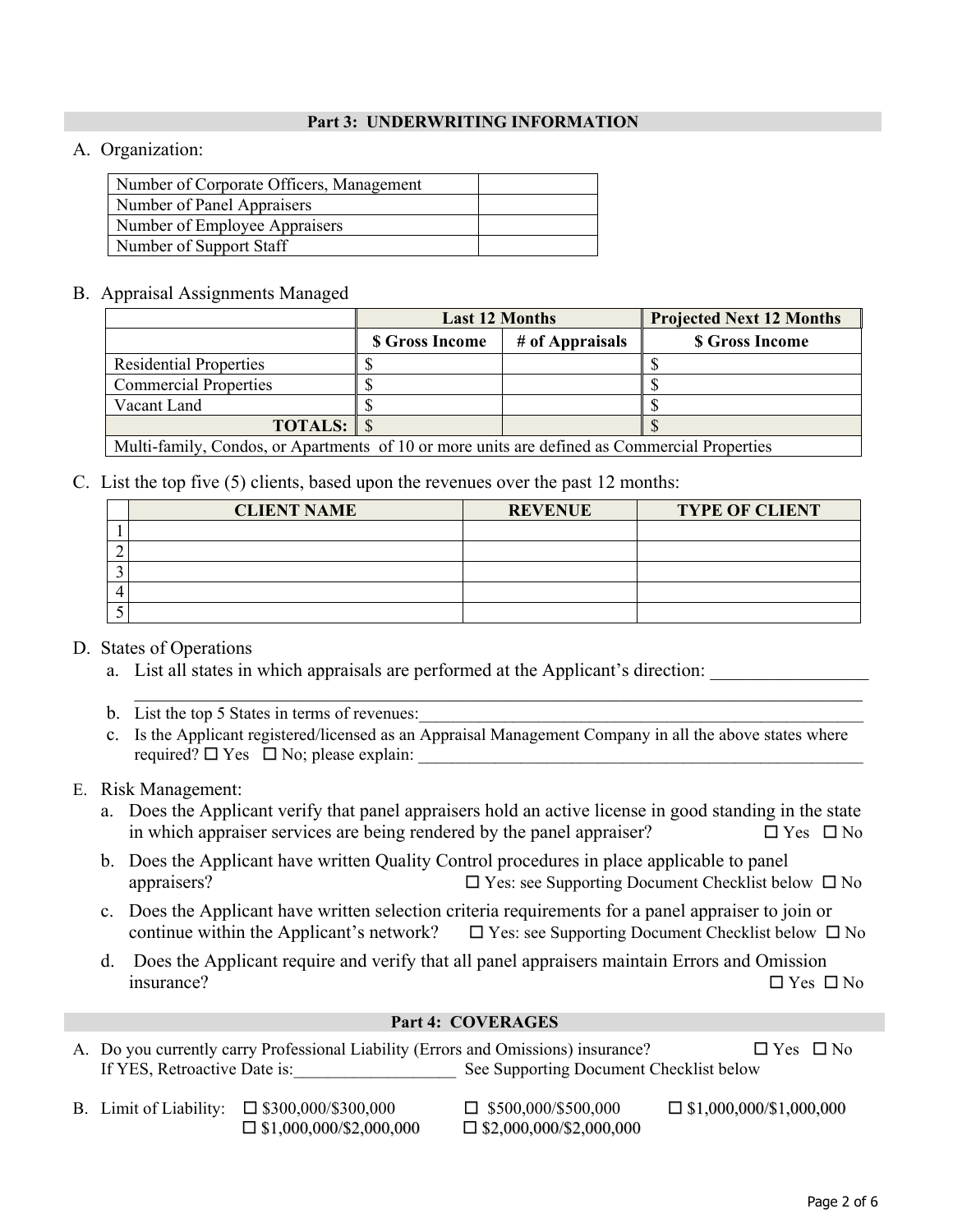- C. Deductible Requested:  $\square$  \$2,500.  $\square$  \$5,000.  $\square$  \$10,000.  $\square$  \$25,000
- D. Optional Coverage Requested: (Complete Supplemental Application)  $\Box$  Yes  $\Box$  No Network Security and Privacy Protection Coverage

#### **Part 5: HISTORY**

A. Has any application or policy for similar professional liability insurance on behalf of the Applicant, partners, officers or employees or on behalf of predecessors in business ever been declined, cancelled, or renewal refused? **MISSOURI APPLICANTS NEED NOT REPLY.** 

No Yes; *please provide details in Explanation Section below.* 

B. Is the Applicant aware of any circumstance, incident or complaint which may lead to the filing of a claim or disciplinary action against the Applicant?

No Yes; *please provide details in Explanation Section below.* 

- C. In the past five (5) years, have any claims ever been made against the Applicant? No Yes; *please attach a completed Claims Supplement (Form 3REO-S) for each claim along with a current loss run*
- D. In the past five years, has the Applicant ever been the subject of a disciplinary action by any real estate or appraiser association, state licensing board, or other regulatory body, as a result of professional activities? No Yes; *please attach a completed Claims Supplement (Form 3REO-S) for each disciplinary action.*

#### **Explanation Section**:

No coverage will be effected until the Company's receipt and acceptance of application and premium payment. It is agreed that this Application shall be the basis of the contract should a policy be issued, and it will be attached and become a part of the policy. Your quotation, policy documents and other communication will utilize email as the preferred form of delivery unless you inform us otherwise.

## **SUPPORTING DOCUMENTS CHECKLIST**:

Please forward the following items with your application:

- Resumes of Applicant's key personnel (not panel appraisers).
- Copy of Applicant's standard agreement with and qualifications for panel appraisers.
- Copy of Applicant's quality control procedures.
- Currently valued loss runs for all policies in force during the past five (5) years.
- Claims Supplement (Form 3REO-S) for each claim or disciplinary action in the past five (5) years, if any.
- Copy of most recent declarations page, if Applicant currently carries Professional Liability insurance.

## **Representations**

ALL WRITTEN STATEMENTS AND MATERIALS FURNISHED TO THE INSURANCE COMPANY WHICH THIS APPLICATION IS SUBMITTED (HEREIN CALLED THE COMPANY) IN CONJUNCTION WITH THIS APPLICATION ARE HEREBY INCORPORATED BY REFERENCE INTO THIS APPLICATION AND MADE PART HEREOF.

THIS APPLICATION DOES NOT BIND THE APPLICANT TO BUY, OR THE COMPANY TO ISSUE THE INSURANCE, BUT IT IS AGREED THAT THIS FORM SHALL BE THE BASIS OF THE CONTRACT SHOULD INSURANCE BE PROVIDED, AND IT WILL BE ATTACHED TO AND MADE PART OF THE INSURANCE. THE UNDERSIGNED AUTHORIZED REPRESENTATIVE OF THE APPLICANT DECLARES THAT (1) THE STATEMENTS SET FORTH HEREIN ARE TRUE AND COMPLETE TO THE BEST OF THE UNDERSIGNED'S KNOWLEDGE, AND (2) IF THE INFORMATION SUPPLIED IN THIS APPLICATION OR SUPPLEMENTAL APPLICATIONS CHANGES BETWEEN THE DATE OF THIS APPLICATION AND THE EFFECTIVE DATE OF THE INSURANCE, THE UNDERSIGNED WILL IMMEDIATELY NOTIFY THE COMPANY OF SUCH CHANGES AND THE COMPANY MAY WITHDRAW OR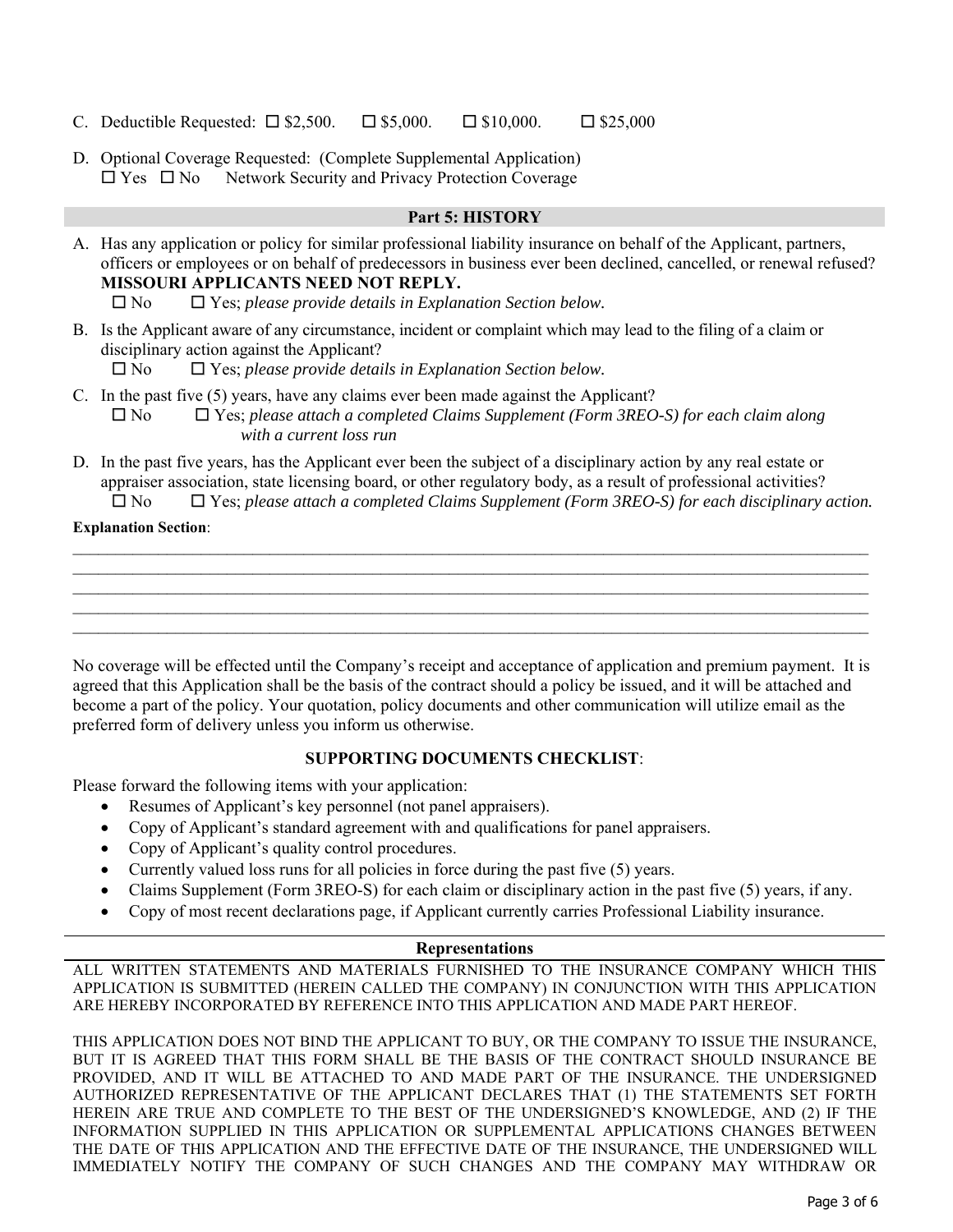MODIFY ANY OUTSTANDING QUOTATIONS AND/OR AGREEMENT TO BIND THE INSURANCE. FURTHERMORE, SIGNING THIS FORM DOES NOT BIND THE APPLICANT OR THE COMPANY TO COMPLETE THIS INSURANCE.

#### **IF INSURANCE IS PROVIDED THE APPLICATION IS ATTACHED TO AND MADE PART OF THE POLICY SO IT IS NECESSARY THAT ALL QUESTIONS BE ANSWERED IN DETAIL. THE APPLICATION AND ALL RELEVANT DOCUMENTS WILL BE ATTACHED AT THE TIME OF DELIVERY.**

#### **PLEASE READ THE FOLLOWING CAREFULLY AND SIGN BELOW WHERE INDICATED. IF INSURANCE IS PROVIDED, THIS SIGNED STATEMENT WILL BE INCLUDED.**

THE APPLICANT HEREBY ACKNOWLEDGES THAT HE/SHE/IT IS AWARE THAT THE LIMIT OF LIABILITY CONTAINED IN THIS POLICY SHALL BE REDUCED, AND MAY BE COMPLETELY EXHAUSTED, BY THE COSTS OF CLAIM EXPENSES AND, IN SUCH EVENT, THE COMPANY SHALL NOT BE LIABLE FOR THE COSTS OF CLAIM EXPENSES OR FOR THE AMOUNT OF ANY JUDGMENT OR SETTLEMENT TO THE EXTENT THAT SUCH EXCEEDS THE LIMIT OF LIABILITY OF THIS POLICY.

THE APPLICANT HEREBY FURTHER ACKNOWLEDGES THAT HE/SHE/IT IS AWARE THAT CLAIM EXPENSES COSTS OR DEFENSE EXPENSES THAT ARE INCURRED SHALL BE APPLIED TO THE DEDUCTIBLE AMOUNT.

BY SIGNING THIS APPLICATION, I CERTIFY THAT I AM COMPLIANT WITH THE REGISTRATION LAWS OF THE STATE(S) WHERE MY BUSINESS IS CONDUCTED.

| Signature of Owner, Partner or Principal of Applicant |          | <b>Applicant's Printed Name</b> |  |
|-------------------------------------------------------|----------|---------------------------------|--|
| Title                                                 |          | Date                            |  |
| <b>Agent/Producer Name</b>                            | License# | Date                            |  |

#### **FRAUD WARNINGS:**

**NOTICE TO APPLICANTS:** ANY PERSON WHO KNOWINGLY AND WITH INTENT TO DEFRAUD ANY INSURANCE COMPANY OR OTHER PERSON FILES AN APPLICATION FOR INSURANCE OR STATEMENT OF CLAIM CONTAINING ANY MATERIALLY FALSE INFORMATION OR, CONCEALS, FOR THE PURPOSE OF MISLEADING, INFORMATION CONCERNING ANY FACT MATERIAL THERETO, COMMITS A FRAUDULENT ACT, WHICH IS A CRIME AND MAY SUBJECT SUCH PERSON TO CRIMINAL AND CIVIL PENALTIES.

**NOTICE TO ALABAMA APPLICANTS:** ANY PERSON WHO KNOWINGLY PRESENTS A FALSE OR FRAUDULENT CLAIM FOR PAYMENT OF A LOSS OR BENEFIT OR WHO KNOWINGLY PRESENTS FALSE INFORMATION IN AN APPLICATION FOR INSURANCE IS GUILTY OF A CRIME AND MAY BE SUBJECT TO RESTITUTION FINES OR CONFINEMENT IN PRISON, OR ANY COMBINATION THEREOF.

**NOTICE TO ARKANSAS, NEW MEXICO AND WEST VIRGINIA APPLICANTS:** ANY PERSON WHO KNOWINGLY PRESENTS A FALSE OR FRAUDULENT CLAIM FOR PAYMENT OF A LOSS OR BENEFIT, OR KNOWINGLY PRESENTS FALSE INFORMATION IN AN APPLICATION FOR INSURANCE IS GUILTY OF A CRIME AND MAY BE SUBJECT TO FINES AND CONFINEMENT IN PRISON.

**NOTICE TO COLORADO APPLICANTS**: IT IS UNLAWFUL TO KNOWINGLY PROVIDE FALSE, INCOMPLETE, OR MISLEADING FACTS OR INFORMATION TO AN INSURANCE COMPANY FOR THE PURPOSE OF DEFRAUDING OR ATTEMPTING TO DEFRAUD THE COMPANY. PENALTIES MAY INCLUDE IMPRISONMENT, FINES, DENIAL OF INSURANCE, AND CIVIL DAMAGES. ANY INSURANCE COMPANY OR AGENT OF AN INSURANCE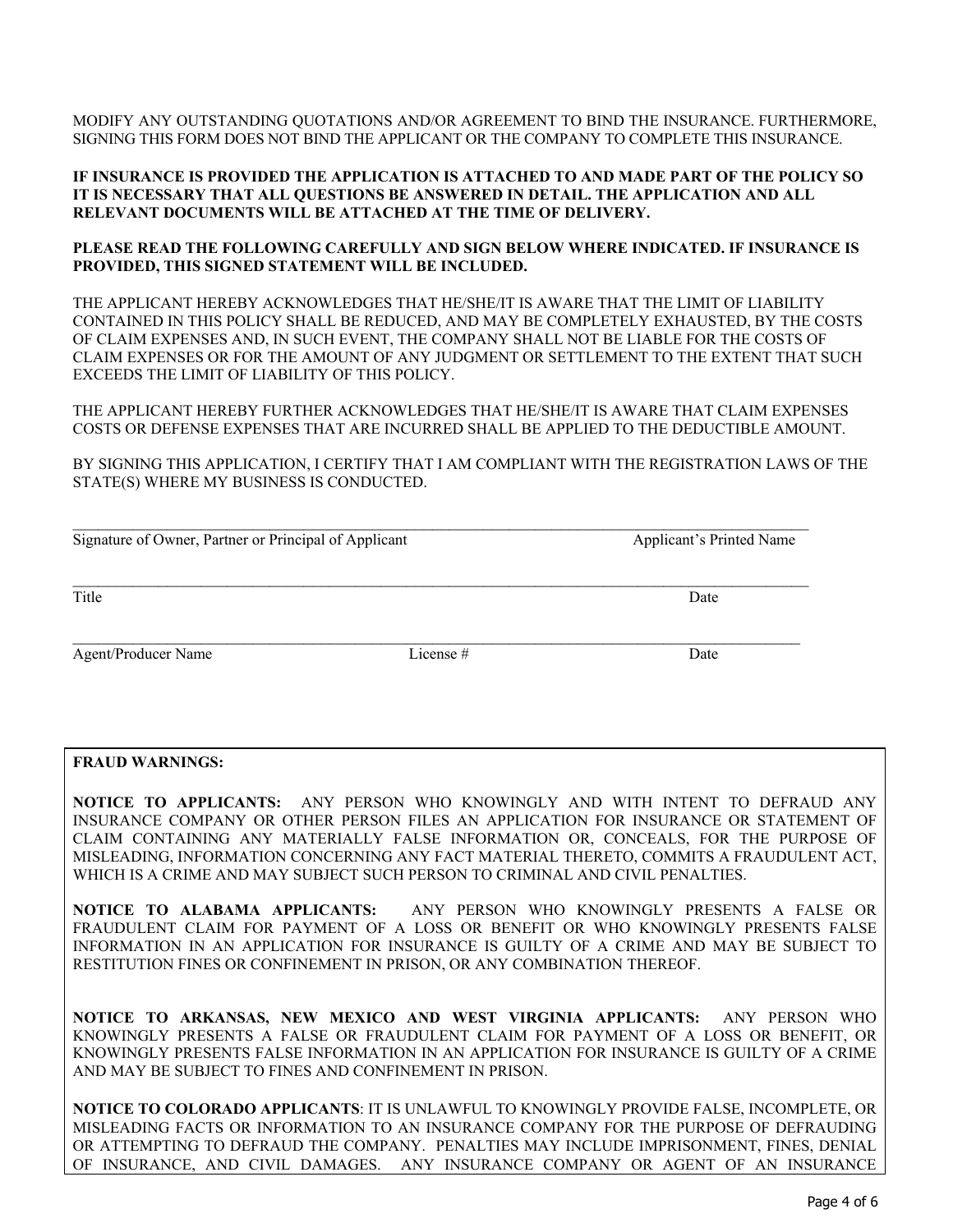COMPANY WHO KNOWINGLY PROVIDES FALSE, INCOMPLETE, OR MISLEADING FACTS OR INFORMATION TO A POLICYHOLDER OR CLAIMANT FOR THE PURPOSE OF DEFRAUDING OR ATTEMPTING TO DEFRAUD THE POLICYHOLDER OR CLAIMANT WITH REGARD TO A SETTLEMENT OR AWARD PAYABLE FROM INSURANCE PROCEEDS SHALL BE REPORTED TO THE COLORADO DIVISION OF INSURANCE WITHIN THE DEPARTMENT OF REGULATORY AUTHORITIES.

**NOTICE TO DISTRICT OF COLUMBIA APPLICANTS:** WARNING: IT IS A CRIME TO PROVIDE FALSE OR MISLEADING INFORMATION TO AN INSURER FOR THE PURPOSE OF DEFRAUDING THE INSURER OR ANY OTHER PERSON. PENALTIES INCLUDE IMPRISONMENT AND/OR FINES. IN ADDITION, AN INSURER MAY DENY INSURANCE BENEFITS IF FALSE INFORMATION MATERIALLY RELATED TO A CLAIM WAS PROVIDED BY THE APPLICANT.

**NOTICE TO FLORIDA APPLICANTS**: ANY PERSON WHO KNOWINGLY AND WITH INTENT TO INJURE, DEFRAUD, OR DECEIVE ANY INSURER FILES A STATEMENT OF CLAIM OR AN APPLICATION CONTAINING ANY FALSE, INCOMPLETE OR MISLEADING INFORMATION IS GUILTY OF A FELONY OF THE THIRD DEGREE.

**NOTICE TO KANSAS APPLICANTS**: ANY PERSON WHO KNOWINGLY AND WITH INTENT TO DEFRAUD, PRESENTS, CAUSES TO BE PRESENTED OR PREPARED WITH KNOWLEDGE OR BELIEF THAT IT WILL BE PRESENTED TO OR BY AN INSURER, PURPORTED INSURER, BROKER OR ANY AGENT THEREOF, ANY WRITTEN STATEMENT AS PART OF, OR IN SUPPORT OF, AN APPLICATION FOR THE ISSUANCE OF, OR THE RATING OF AN INSURANCE POLICY FOR PERSONAL OR COMMERCIAL INSURANCE, OR A CLAIM FOR PAYMENT OR OTHER BENEFIT PURSUANT TO AN INSURANCE POLICY FOR COMMERCIAL OR PERSONAL INSURANCE WHICH SUCH PERSON KNOWS TO CONTAIN MATERIAL FALSE INFORMATION CONCERNING ANY FACT MATERIAL THERETO; OR CONCEALS, FOR THE PURPOSE OF MISLEADING, INFORMATION CONCERNING ANY FACT MATERIAL THERETO COMMITS A FRAUDULENT INSURANCE ACT.

**NOTICE TO KENTUCKY APPLICANTS:** ANY PERSON WHO KNOWINGLY AND WITH INTENT TO DEFRAUD ANY INSURANCE COMPANY OR OTHER PERSON FILES AN APPLICATION FOR INSURANCE CONTAINING ANY MATERIALLY FALSE INFORMATION, OR CONCEALS FOR THE PURPOSE OF MISLEADING, INFORMATION CONCERNING ANY FACT MATERIAL THERETO, COMMITS A FRAUDULENT INSURANCE ACT, WHICH IS A CRIME.

**NOTICE TO LOUISIANA APPLICANTS:** ANY PERSON WHO KNOWINGLY PRESENTS A FALSE OR FRAUDULENT CLAIM FOR PAYMENT OF A LOSS OR BENEFIT OR KNOWINGLY PRESENTS FALSE INFORMATION IN AN APPLICATION FOR INSURANCE IS GUILTY OF A CRIME AND MAY BE SUBJECT TO FINES AND CONFINEMENT IN PRISON.

**NOTICE TO MAINE APPLICANTS:** IT IS A CRIME TO KNOWINGLY PROVIDE FALSE, INCOMPLETE OR MISLEADING INFORMATION TO AN INSURANCE COMPANY FOR THE PURPOSE OF DEFRAUDING THE COMPANY. PENALTIES MAY INCLUDE IMPRISONMENT, FINES OR A DENIAL OF INSURANCE BENEFITS.

**NOTICE TO MARYLAND APPLICANTS:** ANY PERSON WHO KNOWINGLY OR WILLFULLY PRESENTS A FALSE OR FRAUDULENT CLAIM FOR PAYMENT OF A LOSS OR BENEFIT OR WHO KNOWINGLY OR WILLFULLY PRESENTS FALSE INFORMATION IN AN APPLICATION FOR INSURANCE IS GUILTY OF A CRIME AND MAY BE SUBJECT TO FINES AND CONFINEMENT IN PRISON.

**NOTICE TO MINNESOTA APPLICANTS:** A PERSON WHO FILES A CLAIM WITH INTENT TO DEFRAUD OR HELPS COMMIT A FRAUD AGAINST AN INSURER IS GUILTY OF A CRIME.

**NOTICE TO NEW JERSEY APPLICANTS**: ANY PERSON WHO INCLUDES ANY FALSE OR MISLEADING INFORMATION ON AN APPLICATION FOR AN INSURANCE POLICY IS SUBJECT TO CRIMINAL AND CIVIL PENALTIES.

**NOTICE TO NEW YORK APPLICANTS**: ANY PERSON WHO KNOWINGLY AND WITH INTENT TO DEFRAUD ANY INSURANCE COMPANY OR OTHER PERSON FILES AN APPLICATION FOR INSURANCE OR STATEMENT OF CLAIM CONTAINING ANY MATERIALLY FALSE INFORMATION, OR CONCEALS FOR THE PURPOSE OF MISLEADING, INFORMATION CONCERNING ANY FACT MATERIAL THERETO, COMMITS A FRAUDULENT